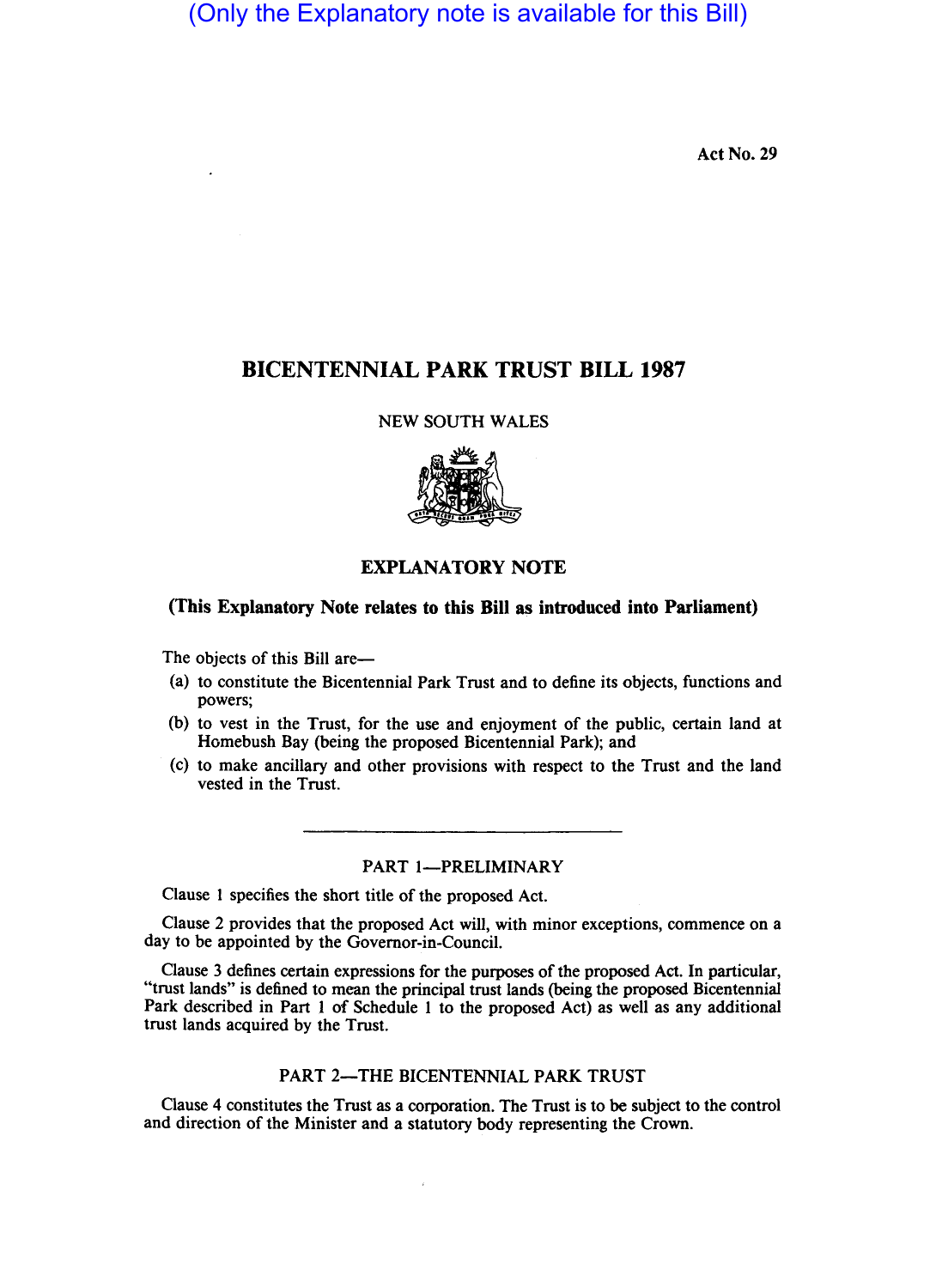Clause 5 provides that the Trust is to consist of 7 trustees who are to be appointed by the Governor on the recommendation of the Minister. Other provisions relating to the trustees and the procedure of the Trust are contained in Schedules 2 and 3 to the proposed Act.

#### PART 3-OBJECTS AND FUNCTIONS OF THE TRUST

Clause 6 specifies the objects of the Trust. These include-

- (a) maintaining and improving the trust lands;
- (b) encouraging the use and enjoyment of the trust lands by the public by promoting and increasing the recreational, historical, scientific, educational and cultural value of those lands; and
- (c) maintaining the public's right to the use of the trust lands.

Clause 7 specifies the functions of the Trust. These include-

- (a) making use of the trust lands for various relevant activities;
- (b) entering into arrangements to provide food or other refreshments on the trust lands;
- (c) controlling and managing all property vested in the Trust;
- (d) investing surplus funds; and
- (e) making reports and recommendations to the Minister.

#### PART 4-PROPERTY OF THE TRUST

Clause 8 vests the proposed Bicentennial Park at Homebush Bay in the Trust (being the principal trust lands described in Part I of Schedule 1 to the proposed Act). This land is to be freed and discharged from existing interests (apart from those interests which are described in Part 2 of Schedule 1 to the proposed Act). The clause also empowers the Governor, by proclamation, to amend Part I of Schedule 1 to vest additional land as part of the principal trust lands and to amend Part 2 of Schedule 1 to add other interests which are not affected by the vesting of the land in the Trust.

Clause 9 prohibits the disposal of the principal trust lands by the Trust and prohibits their appropriation or resumption except by an Act of Parliament.

Clause 10 deals with the acquisition of other property by the Trust (including by gift, bequest or devise) and enables the Trust to agree to conditions attached to its acquisition of property.

Clause 11 prevents the Trust from disposing of any property acquired by gift, bequest or devise or any property being additional trust lands except with the Minister's approval or in accordance with any condition of acquisition. Under the clause, the Minister may, in certain cases, approve of the disposal of property despite any such condition.

Clause 12 empowers the Trust (with the approval of the Minister) to grant leases, easements and licences, and to impose restrictions as to user and positive covenants, in connection with the trust lands.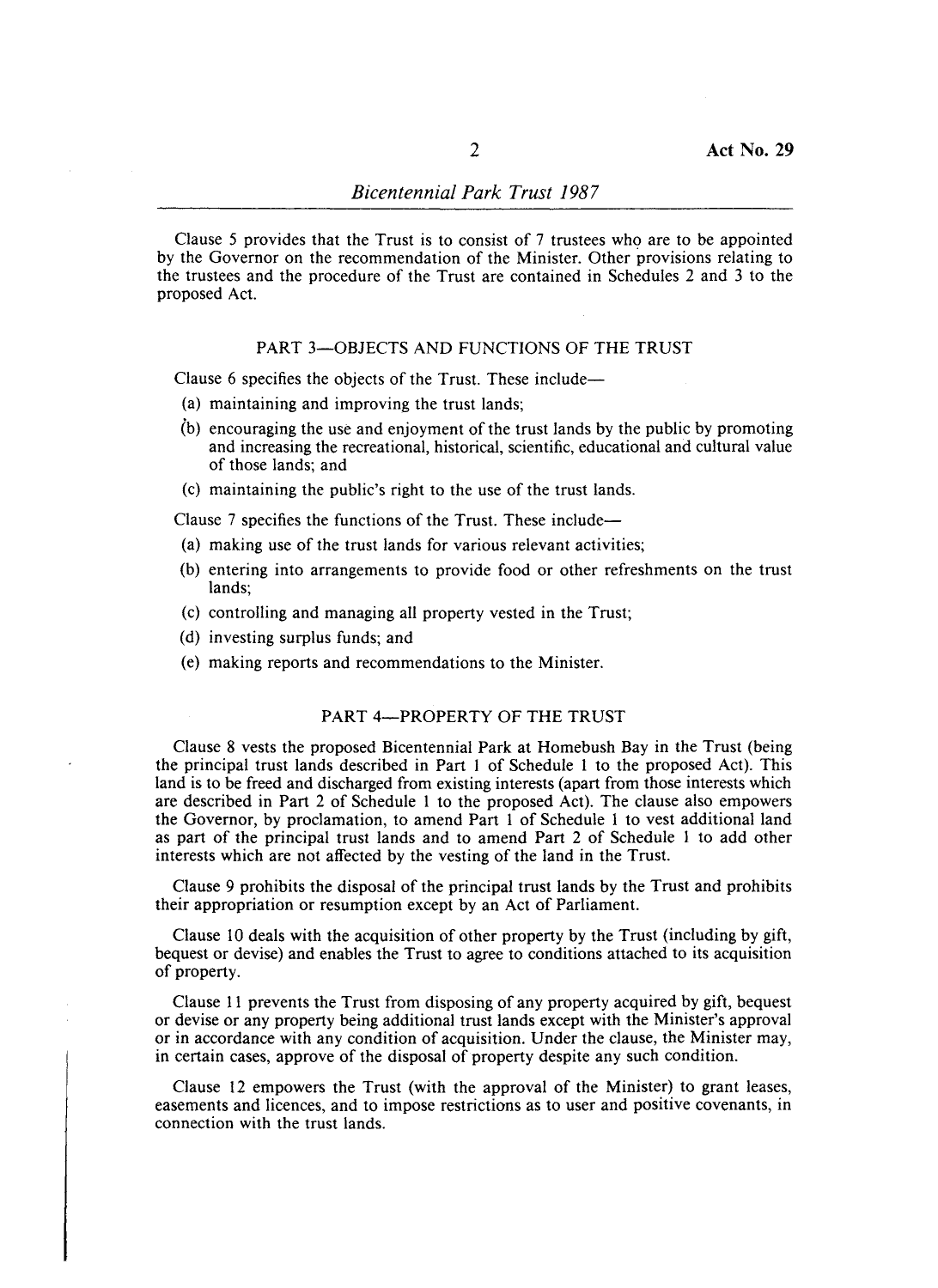#### PART 5-PLAN OF MANAGEMENT FOR TRUST LANDS

Clause 13 requires the Trust to prepare a plan of management. The plan is to contain a detailed statement of the operations proposed to be undertaken with respect to the trust lands.

Clause 14 provides for the adoption of the plan of management by the Minister. The Minister may refer the plan back to the Trust for further consideration.

Clause 15 enables the Trust to amend the plan of management from time to time or to cancel the plan and substitute a new one. The provisions relating to the preparation and adoption of the plan in clauses 13 and 14 apply to the amendment or substitution of the plan.

Clause 16 provides that the plan of management is to be implemented if it is adopted by the Minister. The operation of the Local Government Act 1919 and the Environmental Planning and Assessment Act 1979 is not affected.

## PART 6-ADMINISTRATION

Clause 17 empowers the Trust to establish committees to enable it to carry out its functions.

Clause 18 makes provision for the employment under the Public Service Act 1979 of a Manager of Bicentennial Park and other staff. It also enables the Trust to arrange for the use of the services of the staff or facilities of a government department, administrative office or public authority.

Clause 19 specifies the responsibilities of the Manager in relation to the trust lands and provides that the Manager is subject to the control and direction of the Trust.

Clause 20 enables the Trust to delegate functions to a trustee, to a committee of the Trust or to the Manager or any other officer of the Trust.

#### PART 7-MISCELLANEOUS

Clause 21 specifies the financial year of the Trust.

Clause 22 makes the owner of a vehicle liable in certain cases for parking offences in the trust lands.

Clause 23 provides for the issue of "on-the-spot" infringement or penalty notices for breaches of the regulations.

Clause 24 is an evidentiary provision relating to the constitution and procedure of the Trust.

Clause 25 provides that proceedings for an offence against the proposed Act or regulations are to be dealt with summarily before a Local Court.